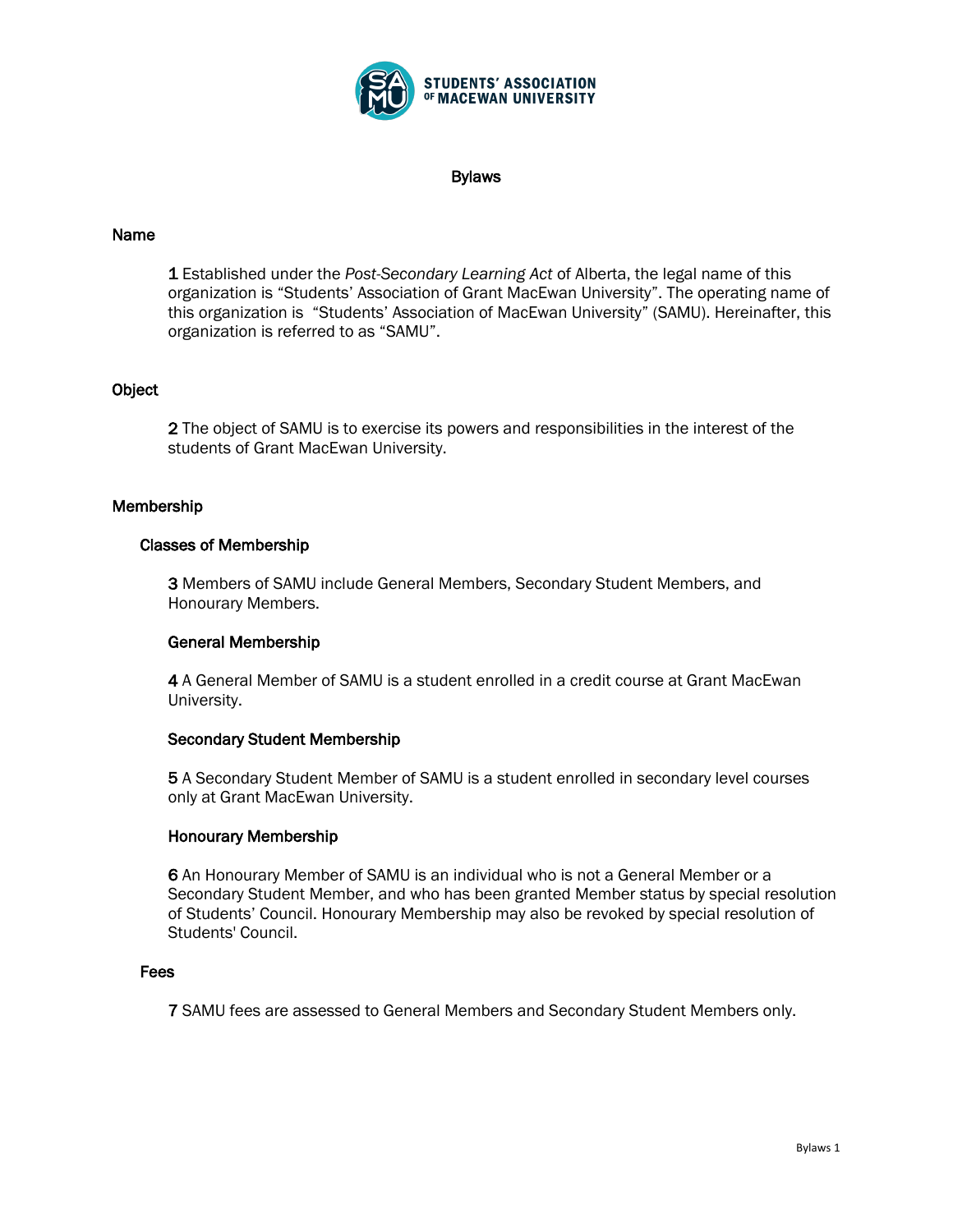

## Rights

### General Members

8 General Members have the right to access SAMU programming and services, sign referenda petitions, vote in SAMU elections and referenda, and serve as Councillors and Executives.

### Secondary Student Members

9 Secondary Student Members have the right to access SAMU programming and services, sign referenda petitions, and vote in SAMU referenda.

### Honourary Members

10 Honourary Members may not access SAMU programming or services, sign referenda petitions, vote in SAMU elections or referenda, or serve as Councillors or Executives.

## End of Membership

11 General Membership and Secondary Student Membership in SAMU end when the Member ceases to be enrolled in a course at Grant MacEwan University.

## Students' Council

### Highest Authority

12 As established within the Post-Secondary Learning Act, all of the powers and responsibilities of SAMU not otherwise assigned in these Bylaws are vested in the Students' Council of SAMU, hereinafter referred to as "Students' Council".

### **Composition**

13 Students' Council consists of fourteen Councillors and five Executives.

### Powers

### Interpretation of Bylaws

14 Students' Council holds the exclusive authority to interpret the Bylaws in cases of ambiguity.

### **Policy**

15 Students' Council exercises the powers and responsibilities of SAMU by enacting Policies that set expectations for SAMU consistent with these bylaws, and by monitoring adherence to those Policies.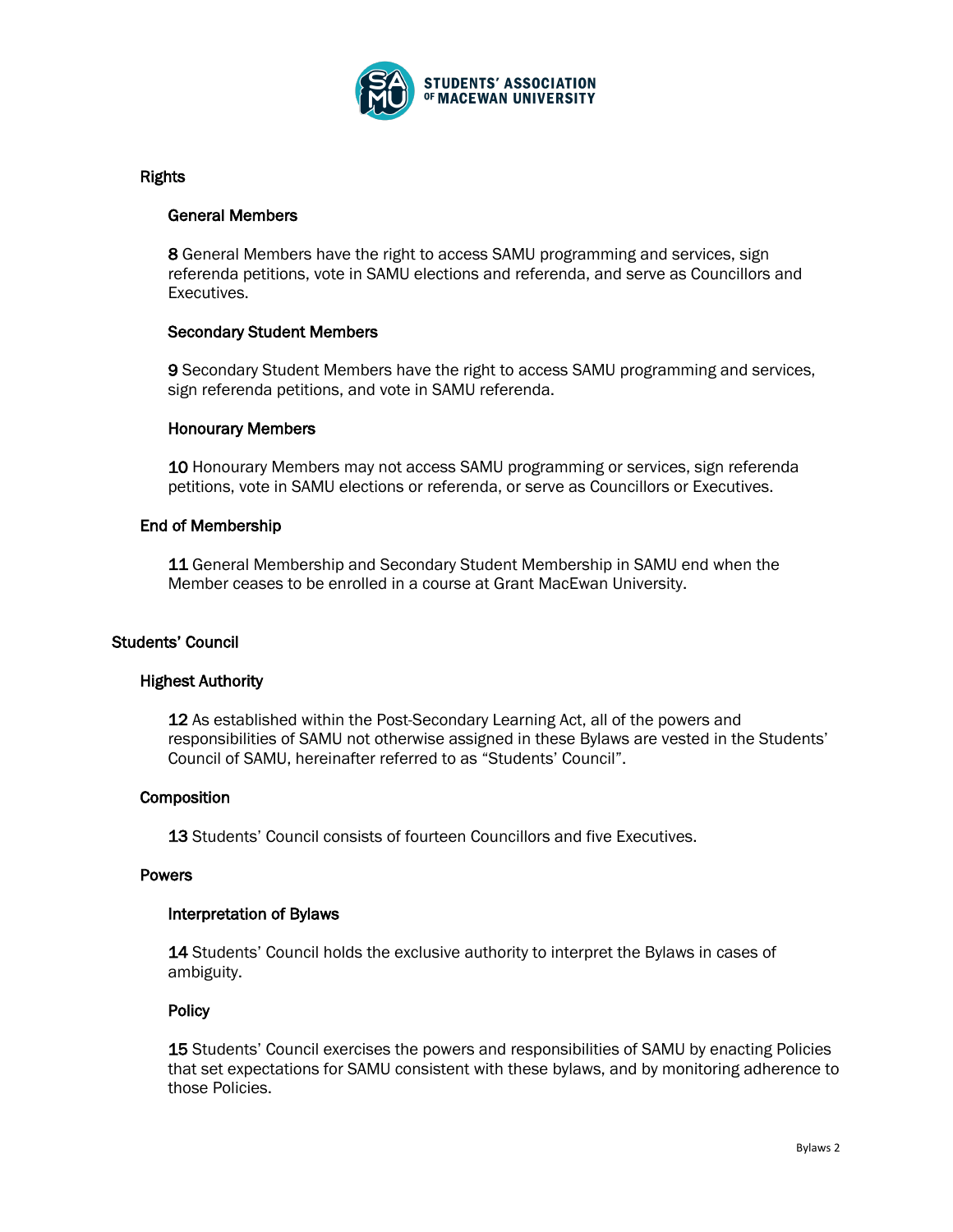

## Vision and Mission

16 Students' Council approves the vision and mission of SAMU.

### Borrowing Powers

17 Students' Council holds the exclusive authority to authorize the borrowing of funds and the pledging of SAMU assets as security. Such authorization shall be by special resolution.

## Budget Approval

18 Students' Council gives final approval to the SAMU budget.

### **Committees**

19 Students' Council may create committees and may delegate to them powers and responsibilities in a way that is consistent with these Bylaws.

### Punitive Measures

20 Students' Council has the exclusive power to censure or remove from office Councillors and Executives.

### **Responsibilities**

### Annual Report

21 Students' Council provides for the creation of an Annual Report to the Members of SAMU, outlining the activities and status of SAMU.

### **Consultation**

22 Students' Council ensures that it consults with students in the performance of its duties.

### **Meetings**

### Regular Meetings

23 Regular meetings of Students' Council are held at least once a month.

### Special Meetings

24 Special meetings may be called by any two members of Students' Council with advance written notice of at least one week.

### Town Hall Meetings

25 Town Hall meetings are held at least once per year.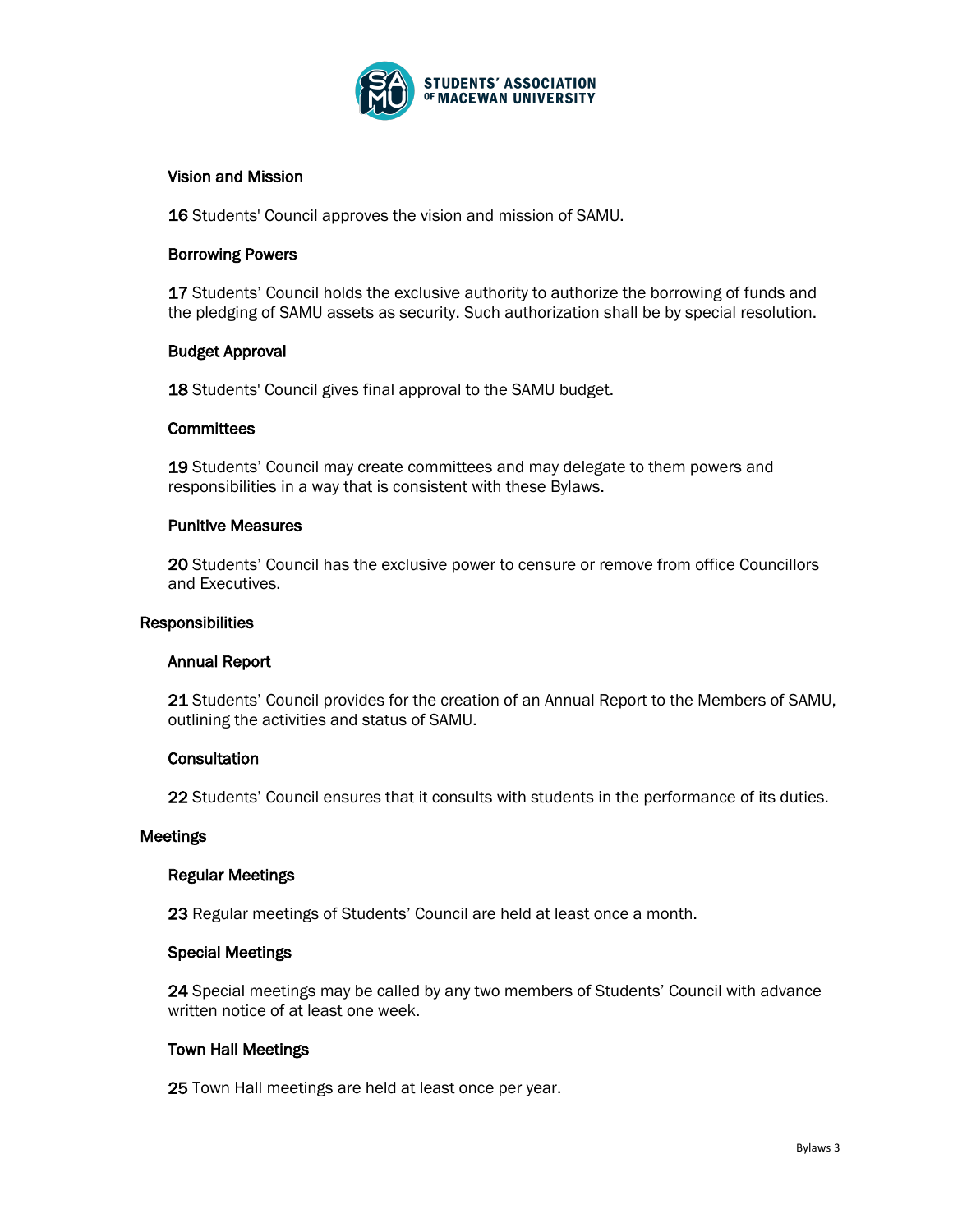

# Quorum

26 Quorum for any Students' Council meeting is a simple majority of all current voting members.

## Special Resolutions

27 A Special Resolution of Students' Council requires two weeks notice of the motion, and at least 75% voting in favour.

## Open Meetings

28 Meetings of Students' Council are open to the public.

### **Councillors**

# Qualifications for Office

29 Councillors must be General Members at the time of election or appointment, and in good academic standing with Grant MacEwan University throughout their elected term.

### **Elections**

30 Elections for Councillors are held every year.

## **Terms**

## Term Beginning

31 The term of a Councillor starts on November 1 following their election, or on the date of appointment by Students' Council.

### Term Ending

32 The term of a Councillor ends on October 31, upon SAMU's receipt of a letter of resignation from the Councillor, upon Students' Council's removal of the Councilor, or upon the Councillor's ceasing to meet the qualifications for office.

### **Vacancies**

33 In the case of a Councillor vacancy, Students' Council will solicit a qualified Member for appointment.

## **Remuneration**

34 Councillors are remunerated for their service.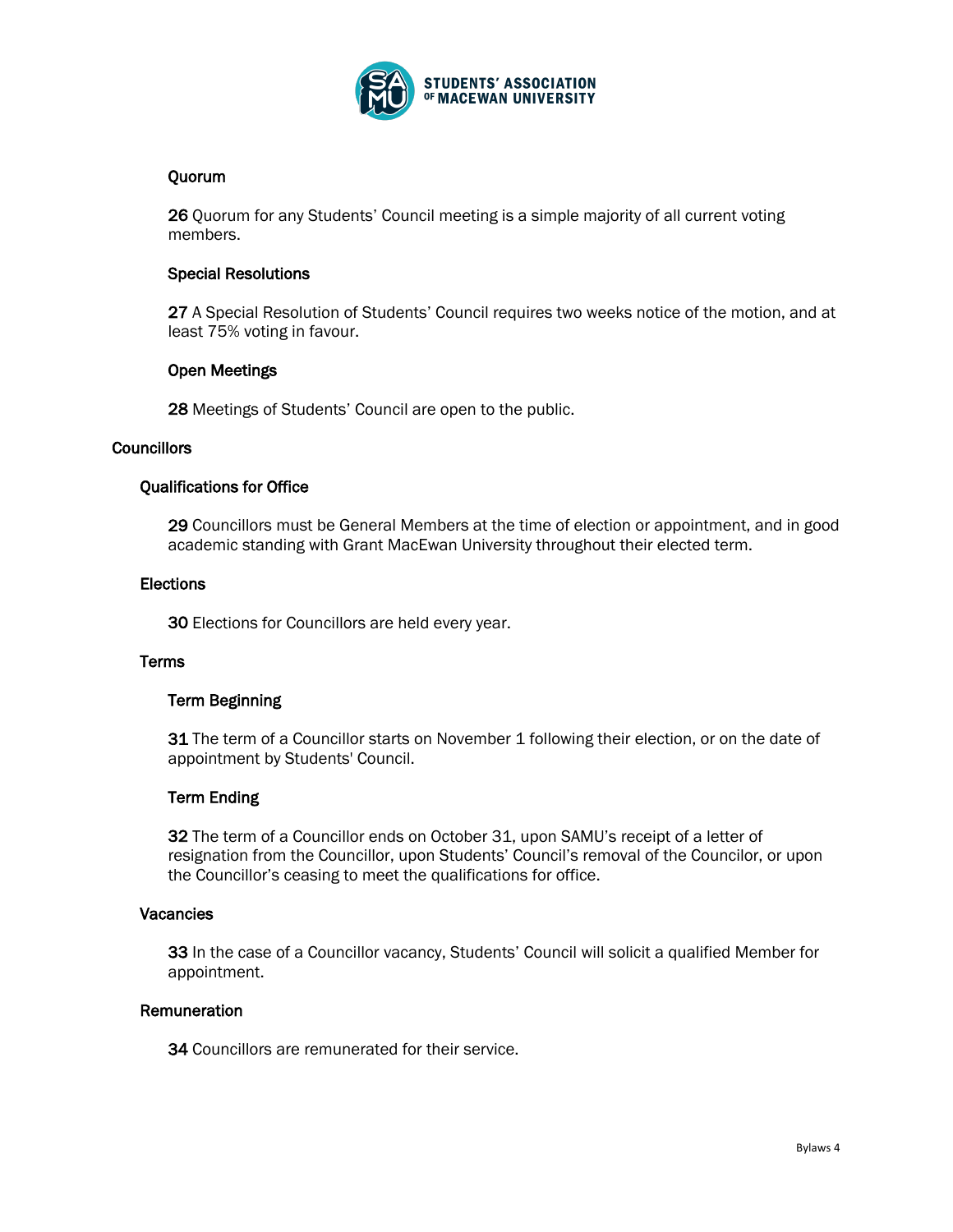

## Executive Committee

### **Authority**

35 The Executive Committee of SAMU, hereinafter referred to as "Executive Committee", holds the authority to exercise powers and responsibilities of SAMU consistent with these Bylaws.

## **Composition**

36 Executive Committee consists of five Executives, including a President and four Vice Presidents.

### Powers

### General Manager

37 Executive Committee has the exclusive authority to select, negotiate the employment contract of, provide direction to, review the performance of, and release the General Manager.

#### Legal

38 Executive Committee has the exclusive authority to conduct legal proceedings on behalf of SAMU.

### Contracts and Signing Authority

39 Executive Committee has the authority to negotiate, terminate, and sign contracts and documents on behalf of SAMU. Unbudgeted contracts over \$10,000.00 and contracts which exceed a one-year commitment must be approved by Students' Council. Employment contracts are exempt.

### **Procedures**

40 Executive Committee may approve Procedures that set expectations for SAMU consistent with these bylaws and with Students' Council Policies, and monitor adherence to those Procedures.

### **Responsibilities**

### Reporting

41 Executive Committee reports to Students' Council.

### Meetings

Calling Meetings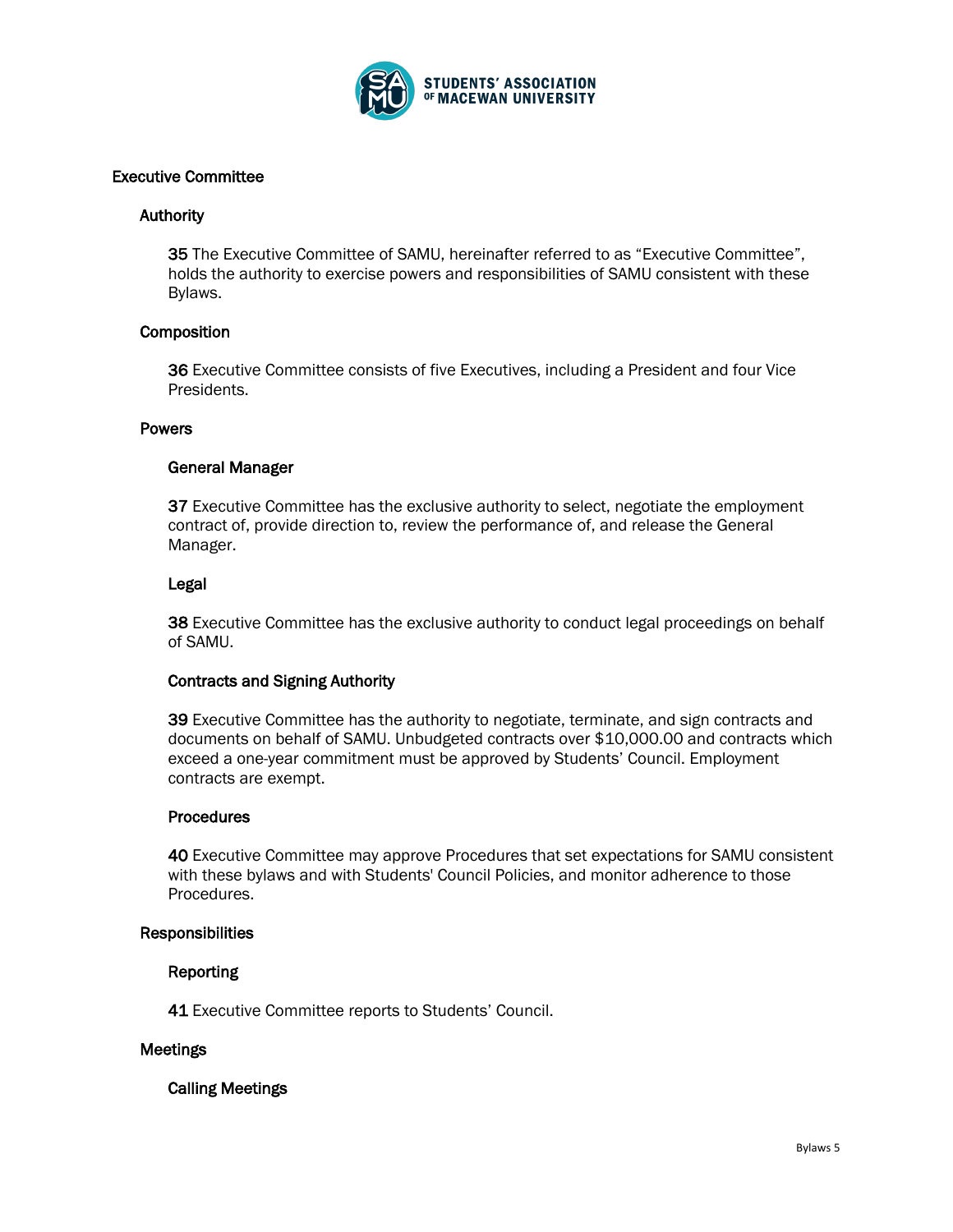

42 Meetings of Executive Committee are held on the call of any Executive.

# **Frequency**

43 Meetings of Executive Committee will occur no less than twice per month.

# Quorum

44 Quorum for any Executive Committee meeting is a simple majority of all current voting members.

## **Executives**

# Qualification for Office

45 Executives must be General Members at the time of their election or appointment, and in good academic standing with Grant MacEwan University throughout their elected term.

## **Elections**

46 Elections for Executives are held every year.

## **Terms**

# Term Beginning

47 The term of an Executive starts on May 1st following their election, or on the date of appointment by Students' Council.

# Term Ending

48 The term of an Executive ends on April 30, upon receipt by SAMU of a letter of resignation, upon removal from office by the Students' Council, or upon the Executive's ceasing to meet the qualifications for office, whichever occurs first.

# Term Limits

49 An individual may hold Executive positions for no more than three cumulative terms. An Executive may hold no more than one Executive position per term.

### **Responsibilities**

## Reporting

50 Executives report to Students' Council.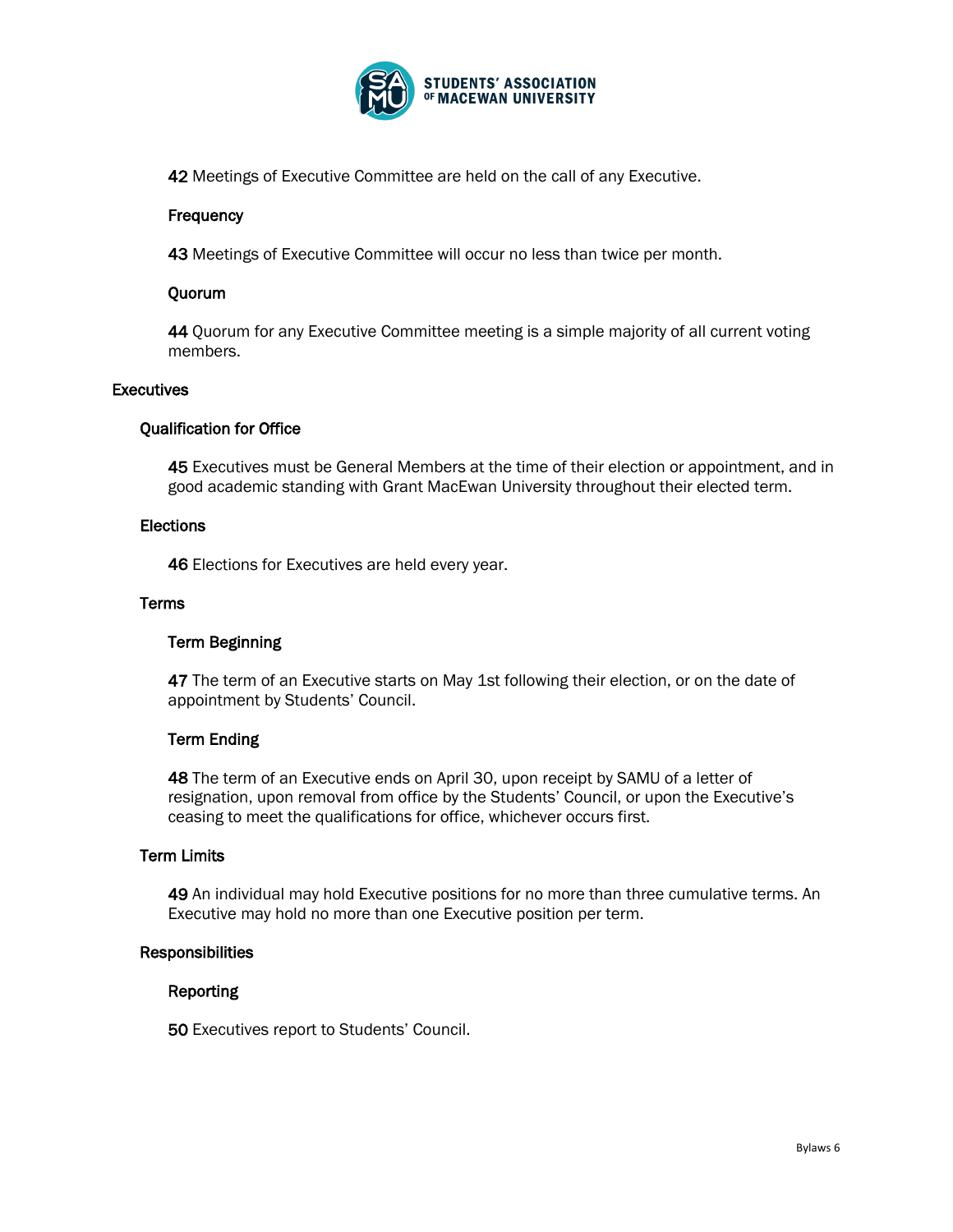

## Executive Portfolios

### President

51 The President is responsible for community and university relations, excluding academic affairs, as well as such other responsibilities as are given in SAMU Policies.

## Vice President Academic

52 The Vice President Academic is responsible for academic affairs, as well as such other responsibilities as are given in SAMU Policies.

## Vice President External

53 The Vice-President External is responsible for government relations, as well as such other responsibilities as are given in SAMU Policies.

## Vice President Operations and Finance

54 The Vice President Operations and Finance is responsible for internal affairs, as well as such other responsibilities as are given in SAMU Policies.

## Vice President Student Life

55 The Vice President Student Life is responsible for programming and services, as well as such other responsibilities as are given in SAMU Policies.

# Vacancies

56 In the case of an Executive vacancy, Students' Council will solicit a qualified Member for appointment.

### Remuneration

57 The Executives are remunerated for their service.

### General Manager

### Authority

58 The General Manager of SAMU holds the authority to exercise powers and responsibilities of SAMU consistent with these Bylaws, and as otherwise assigned in Policies and Procedures.